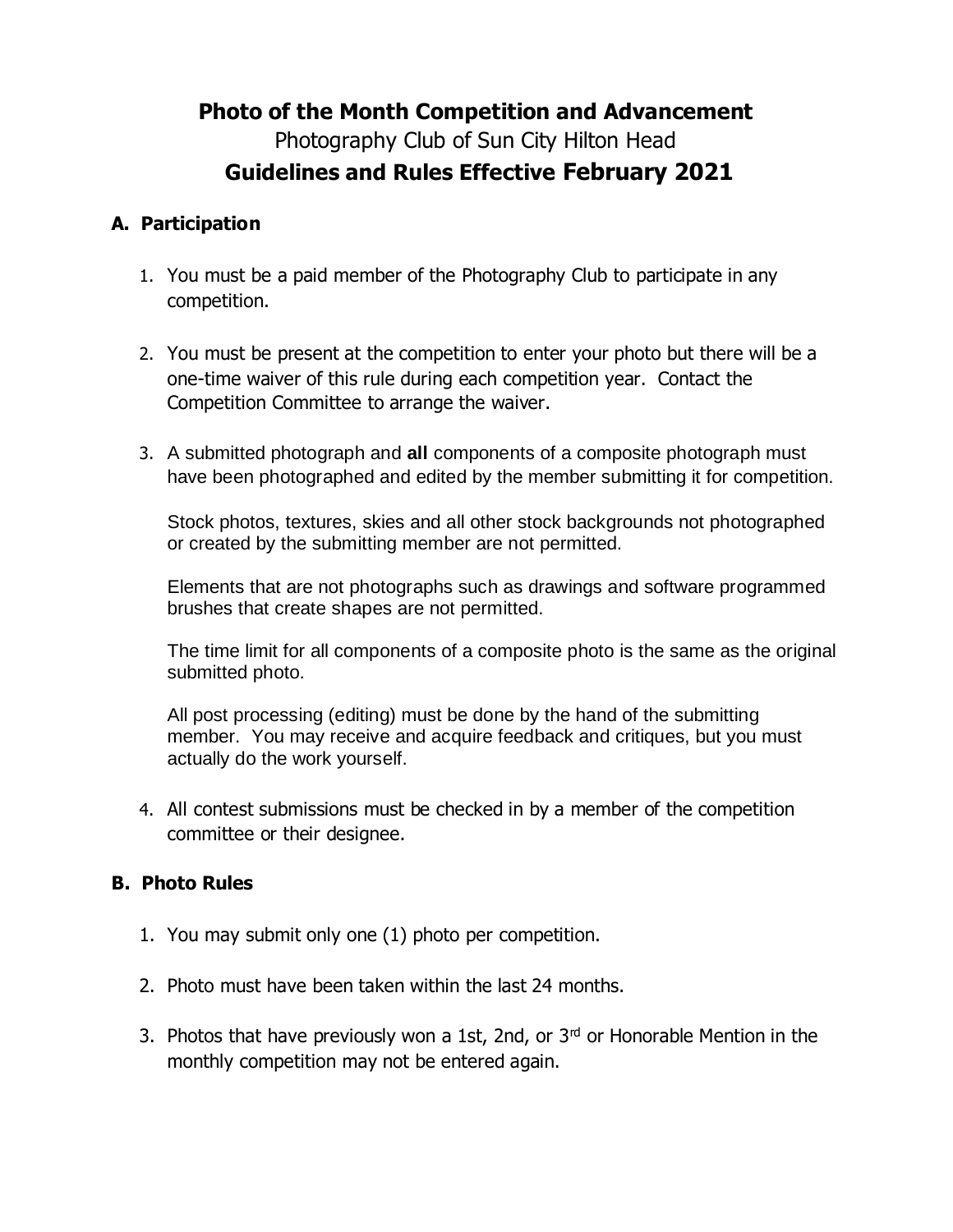- 4. All photos must have a hard backing such as dry mounting, foam core (no thicker than ¼") in order for the Committee to be able to handle and display the photo without it bending when displayed in the window at the studio.
- 5. Mats are not required but if a mat is used it must be either black or white. The picture must not be framed.
- 6. Photos may be color, black and white, or sepia each month unless the called-for theme is specified to be color related or black and white/sepia specific.
- 7. Finished Product: The photo may be any size or shape you like, but the final product, with or without a mat, must not exceed 20 inches on the long side. If you are a 1st place winner and your photo will not fit in the standard 11 x 14 or 16 x 20 mats in Pinckney Hall, you may be asked to change your print size.
- 8. Deviation from these rules or any portion of the competition guidelines may result in a three-month suspension from club competition or other action determined by the club executive board.

## **If you have questions, please contact John Hock @ hikers2@hotmail.com**

#### **C. Acceptable Images**

- 1. A painting, photograph, statue, or work of art that is displayed in a museum, art gallery, or an indoor/outdoor art/craft show is considered copyrighted material and is in violation of competition rules. Statues or works of art in public areas such as parks are acceptable.
- 2. A key element of our club competition is creativity. In the spirit of creativity, exactly duplicating another person's painting, photograph or work of art is against club rules. You may be inspired by other artists images, adding your own interpretation.
- 3. **Novice images** are defined as ones that are produced using digital techniques to enhance color, contrast, brightness sharpening or retouching or using tools to eliminate red eye or distractions like glare, name tags, wires, branches etc. In these instances, information is eliminated or enhanced. Focus stacking, bracketing and HDR are acceptable.

#### **Novice photos cannot use Composites techniques.**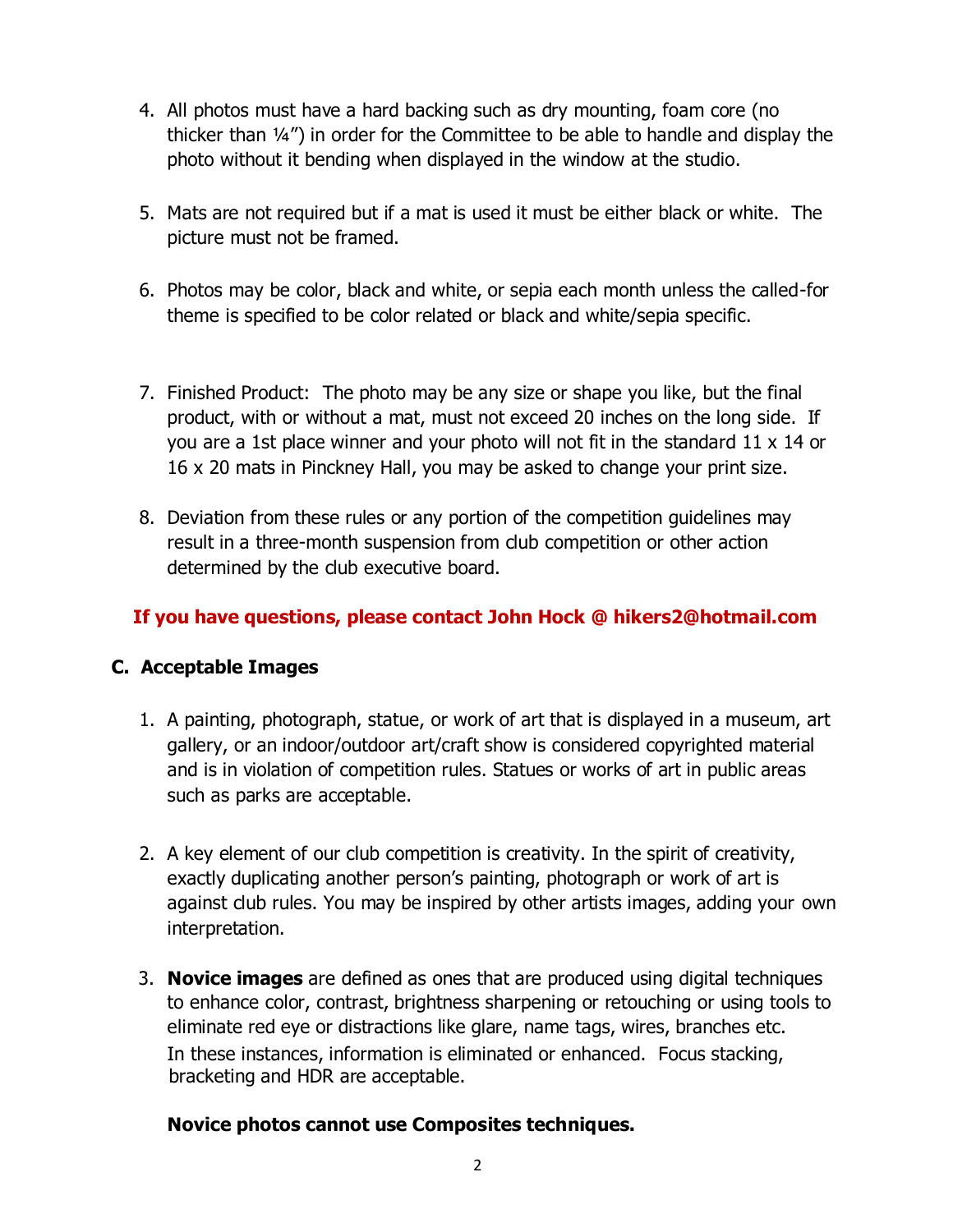**Definition of Composite:** Photos that are made up of two or more distinct photos/parts of photos that are combined to create one image.

4. **Intermediate, Advanced and Experts can use all editing tools, including Composites.** 

**D. Photo Identification -** All photos must be labeled on the back with the following information:

- 1. Photographer's name
- 2. Title of photograph
- 3. Level of photographer (i.e. Novice, Intermediate, Advanced or Expert).
- 4. Date photo was taken (must have been within the past two years) except for an open theme competition or otherwise specified.

The Sun City Photography Club website has a label template that can be used to identify your photo submission. The form can be found at poschh.org. Then go to programs, competition, labels.

## **NOTE: If the Competition Committee deems that the specifications in A, B, C or D above are not met or that the photo is not in the "theme" category, the photo will not be allowed into the competition.**

## **E. Digital Images for Projection**

Submit your digital file before Sunday Midnight to enable the judge to view your photo before the meeting. Digital file submissions after this deadline will not be able to compete. **You must submit a digital file to compete.** If an emergency arises contact Bob Ricketts.

- 1. Minimum file size is half a megabyte, or 500 kilobytes and the maximum is five megabytes. As always, you will receive confirmation that your file was received within a couple of minutes. If you don't then you did something wrong. Correct and resubmit.
- 2. The judges will be instructed not to make any final decisions until viewing the photo prints on the tables.
- 3. The judge will see your photo name but not your name on the digital file.

All participants are required to submit a digital copy of their photo, by email to: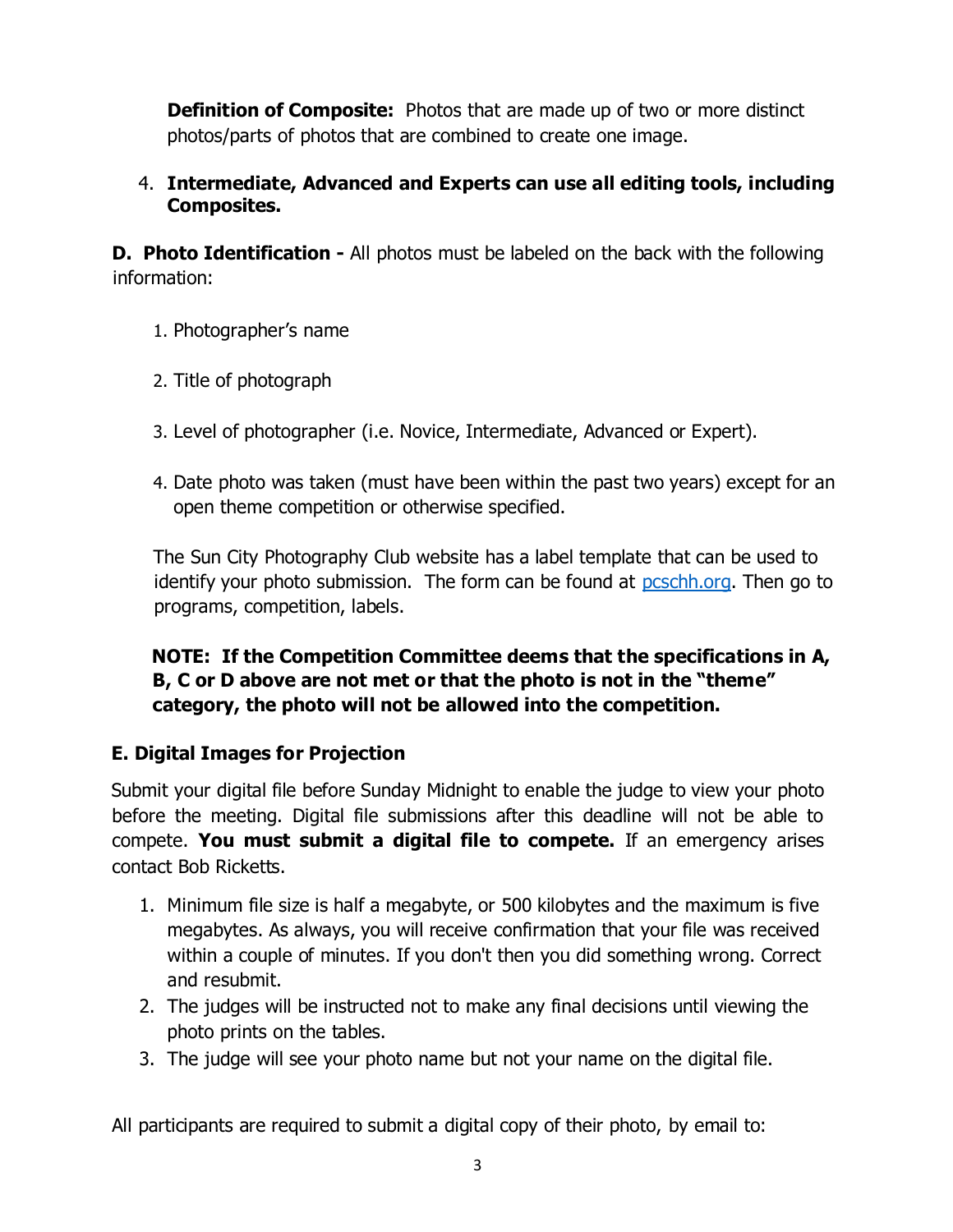### <mailto:pcschh1@gmail.com>

All submitted photograph files are removed from their emails and placed in a single folder. Thus, all the necessary identifying information needs to be included in the file name. More than one photo file (not normally required) may be sent in a single email, and high-resolution files are not required since all are reduced to the projector's resolution of 1920 x 960 (approximately one megapixel).

The following are the requirements for submitting competition photographs for projection:

- a. **The submitted photo file attachment should be a JPG.**
- b. **Rename the photo file following this naming convention: Level – Photo title – Photographer's name.jpg Example: Novice – Blue Bird – John Doe.jpg**
- c. **Email your photo file as an attachment to<mailto:pcschh1@gmail.com>**

## **F. Levels of Competition and Criteria for Advancement**

- 1. **Initial Competition Level**  Typically a new member will begin competition at the NOVICE level. However, the club encourages all members to compete at a level appropriate with their photographic skill, not their relative newness to the club. Therefore, members who join the club with considerable prior photographic experience as a result of other club memberships, educational or professional activities may request to compete at a level higher than NOVICE subject to review by the Competition Committee.
- 2. **Advancement Through Skill Levels** Progression through skill levels is based on competency and every club member may not achieve the highest level. Moving to Advanced and Expert requires considerable technical and creative skills that some members may not have the time or inclination to pursue. The more a member participates, the greater the learning and the chance to move up.
- 3. **Points** Beginning in the 2016 calendar year, progression through the levels will be accomplished by the accumulation of points from various wins. Every time a member moves up one level, the requirements of the new level apply and the previous points are reset to zero.
- 4. **Club Competition Points** are achieved as follows: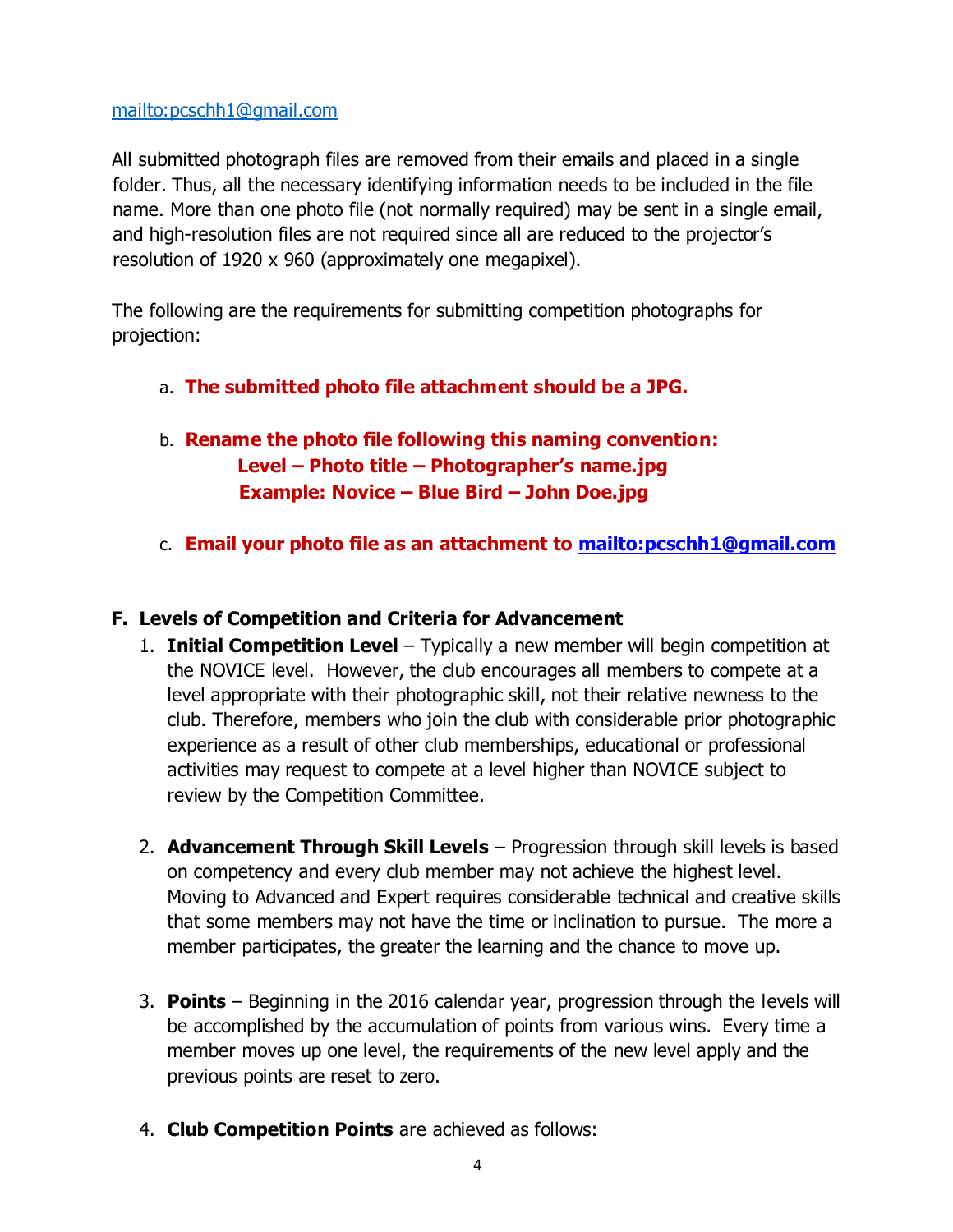- a. First Place 9 points
- b. Second Place 6 points
- c. Third Place 3 points
- d. Honorable Mention 1 point

#### 5. **Points Required to Advance to a Higher Level**

- a. Novice A Photographer with a very basic understanding of photography. **12** Points are required to move from Novice to Intermediate.
- b. Intermediate  $-$  A photographer with some years of experience in photography who can use several shooting modes and understands the basic principles of photography.

**18** points are required to move from Intermediate to Advanced. A first place finish is also required in the intermediate category as part of the required 18 points.

- c. Advanced A photographer with many years of experience in photography who knows how to achieve a creative and technically excellent image. **30** points required to move from Advanced to Expert. Two first place finishes are also required in the Advanced category as part of the required 30 points.
- d. Expert A photographer with many years of experience in photography who can teach at all levels and has mastered the technical aspects of photography and exhibits a solid portfolio.

#### 6. **Explanation of How Points are Totaled**

- a. Any combination of award points is possible for advancement.
- b. A Novice who wins a first place (9 points) and a third place (3 points) has achieved 12 points and will move up to Intermediate.
- c. An Intermediate must accumulate the 18 points but one of those point values must be a first place to move to Advanced. Example: A first place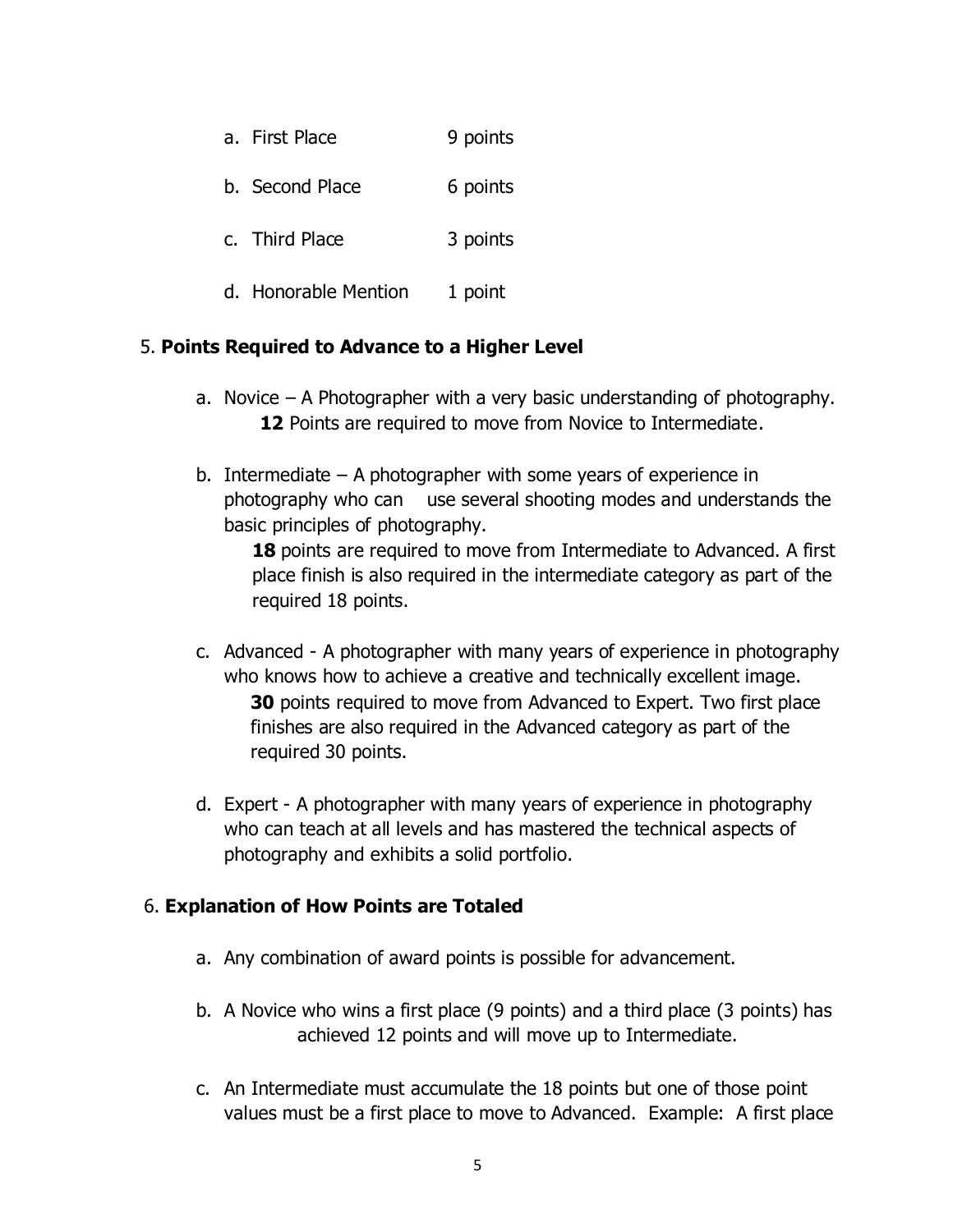(9 points) and three third place wins  $(3 \times 3 = 9$  points) and has achieved 18 points and will move up to Advanced.

d. An Advanced must accumulate 30 points but two of those point values must come from first place wins. As an example, two first place wins would accumulate 18 points, a second place would add 6 points for a total of 24 points and two third place wins would add an additional 6 points for a total of 30 points. The Advanced would then move to Expert.

## 7. **Award Definitions**

- a. A "WIN" is considered being awarded a 1st place, 2nd place, 3rd place or an Honorable Mention.
- 8. **Note:** Only "WINS" (as defined above) that were awarded from January 2008 forward will be counted towards advancement from one level to the next.

## **G. Competition Committee**

- 1. The Competition Committee will organize photos at the meetings, assist the Judge in labeling the winning photos, and facilitate the viewing of the photos. They will also be responsible for displaying the winning photos in the appropriate places.
- 2. The chairman of the Competition Committee will be responsible for tracking the "WINS" and notifying the Member by email when he/she is to advance to a new level of competition participation.

## **H. Judging**

At each meeting where we have a Competition, we usually have a guest speaker who is versed in photography and that person will be the Judge for that night. Each photo will be shown to the audience but normally only the 1st, 2nd, 3rd and Honorable Mentions will be critiqued by the Judge.

## **For a First Place to be awarded, there must be three photos entered.**

**For a Second Place to be awarded, there must be six photos entered.** 

#### **For a Third Place to be awarded, there must be nine photos entered.**

**For an Honorable Mention to be awarded, there must be 10 photos entered.**